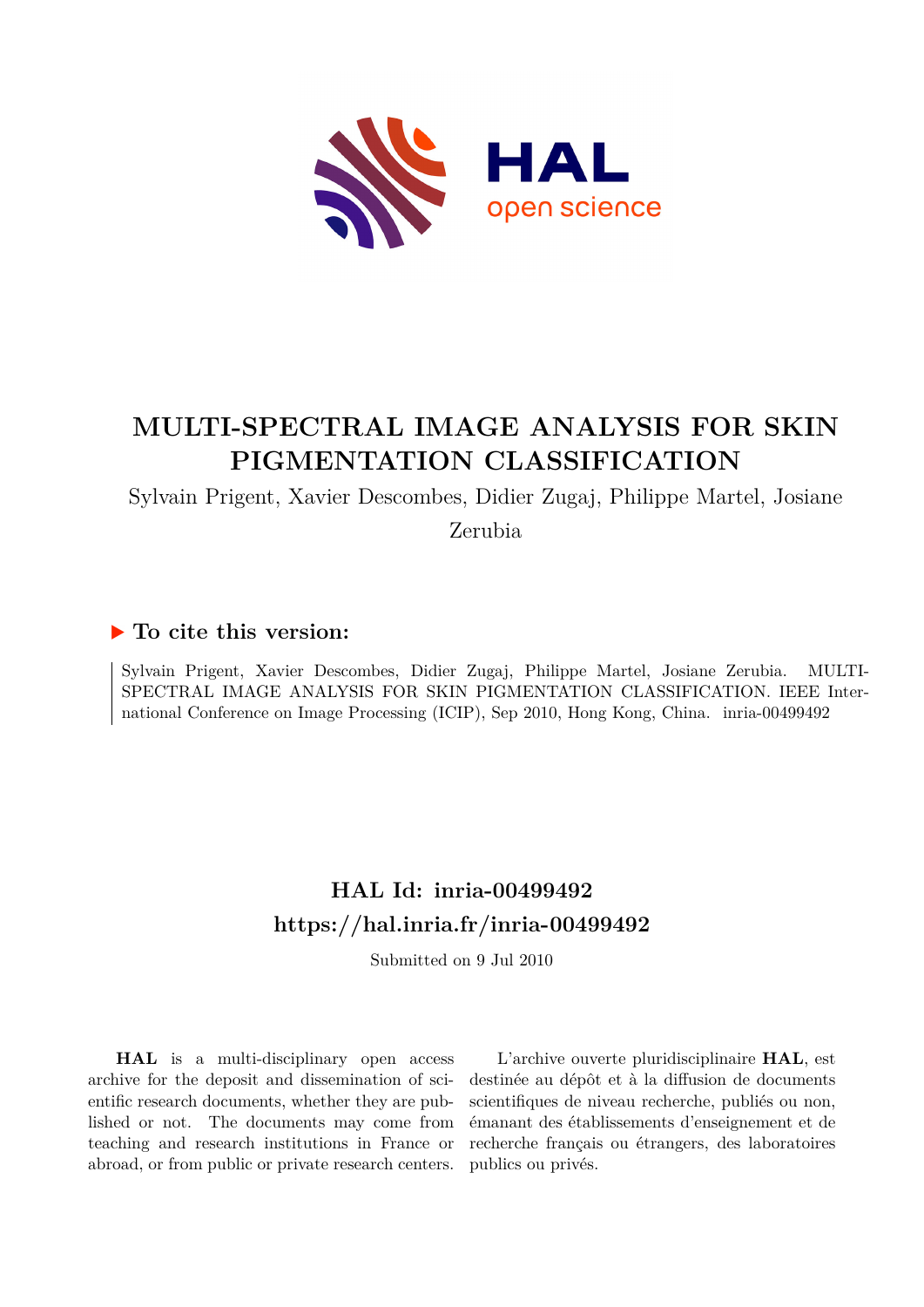# MULTI-SPECTRAL IMAGE ANALYSIS FOR SKIN PIGMENTATION CLASSIFICATION

*Sylvain Prigent*<sup>1</sup> *, Xavier Descombes*<sup>1</sup> *, Didier Zugaj*<sup>2</sup> *, Philippe Martel*<sup>2</sup> *, Josiane Zerubia*<sup>1</sup>

<sup>1</sup>EPI Ariana INRIA/I3S, 2004 route des Lucioles, BP93 06902 Sophia Antipolis, Cedex. France email: Sylvain.Prigent@inria.fr, Xavier.Descombes@inria.fr, Josiane.Zerubia@inria.fr <sup>2</sup>Galderma R&D, 2400 Route des Colles, BP87, 06902 Sophia-Antipolis, Cedex. France email: Didier.Zugaj@galderma.com, Philippe.Martel@galderma.com

#### ABSTRACT

In this paper, we compare two different approaches for semiautomatic detection of skin hyper-pigmentation on multispectral images. These two methods are support vector machine (SVM) and blind source separation. To apply SVM, a dimension reduction method adapted to data classification is proposed. It allows to improve the quality of SVM classification as well as to have reasonable computation time. For the blind source separation approach we show that, using independent component analysis, it is possible to extract a relevant cartography of skin pigmentation.

*Index Terms*— skin hyper-pigmentation, multi-spectral images, support vector machine, independent component analysis, data reduction.

### 1. INTRODUCTION

An accurate quantification of skin diseases is important both for quantifying the degree of the pathology, and evaluating as early as possible, the efficiency of a treatment. In this paper, we propose to use multi-spectral and hyper-spectral images to analyse hyper-pigmentation of the skin. The interest of working with multi-spectral images is to have a more accurate information on skin properties than those obtained on conventional cameras. Several methods based on absorbance spectrum in visible and near infra-red have already been presented in the literature for quantifying the melanin in the skin [1, 2]. The main idea of these methods is to select specific spectral bands in the data in order to extract information on skin pigmentation. One of the most famous algorithms has been proposed by Stamatas in [1]. This algorithm is based on the analysis of the skin chromophores absorbance spectrum. An affine model of the melanin absorbance is proposed in the spectrum range of 630-700 nm:

$$
A_m(\lambda) = a\lambda + b,
$$

where  $A_m$  represents melanin absorbance,  $a$  and  $b$  are linear coefficients and  $\lambda$  the wavelength. The spectrum can be corrected by substracting the influence of melanin:

$$
A_c(\lambda) = A(\lambda) - A_m(\lambda).
$$

Concentrations of oxy-hemoglobin and deoxy-hemoglobin are calculated by solving the system given by the Beer-Lamber law applied to two specified wavelengths ( $\lambda_1 = 560$ nm,  $\lambda_2 = 580$  nm):

$$
A_c(\lambda) = [\alpha xy \_H b] * \epsilon_{\alpha xy \_H b}(\lambda) + [de \alpha xy \_H b] * \epsilon_{de \alpha xy \_H b}(\lambda),
$$

where  $\epsilon_{oxy-Hb}$  and  $\epsilon_{decay-Hb}$  represent extinction coefficients which have tabulated values. Finally, corrected melanin concentration cartography can be extracted by correcting the affine estimation of melanin concentration taking into account the deoxy-hemoglobin influence in the 630-700 nm range:

$$
[Melanin]_c = [Melanin]
$$
  
- ([deoxy.Hb] \* a[ $\epsilon_{deoxy.Hb}$ ] + b[ $\epsilon_{deoxy.Hb}$ ]),

where  $a[\epsilon_{deoxy.Hb}]$  and  $b[\epsilon_{deoxy.Hb}]$  are coefficients in the linear model of the deoxy-hemoglobin absorbance in the range 630-700 nm.

In this paper, we propose to extract melanin component considering the whole spectrum. Two methods are proposed. The first one is based on support vector machines (SVMs) with a preprocessing dimension reduction step. The second method quantifies the melanin component assuming that the multispectral image is a linear mixture of components constituting the skin. SVMs are considered as one of the most efficient methods to classify multi and hyper-spectral images. SVM computs a class separator from learning pixels in order to classify all the data. For hyper-spectral images, SVMs are often associated with dimension reduction algorithms [3], such as principal component analysis (PCA) or projection pursuit [4], in order to avoid the Hughes phenomenon [5]. In this paper, a projection pursuit method has been chosen since it permits dimension reduction based on an index I optimizing the classification. As an unmixing method we propose to use independent component analysis (ICA).

The paper is organized as follows. In section 2 we present the projection pursuit algorithm and classification by SVM. In section 3 we compare several ICA methods. In section 4 we report obtained results. In section 5 conclusions are drawn.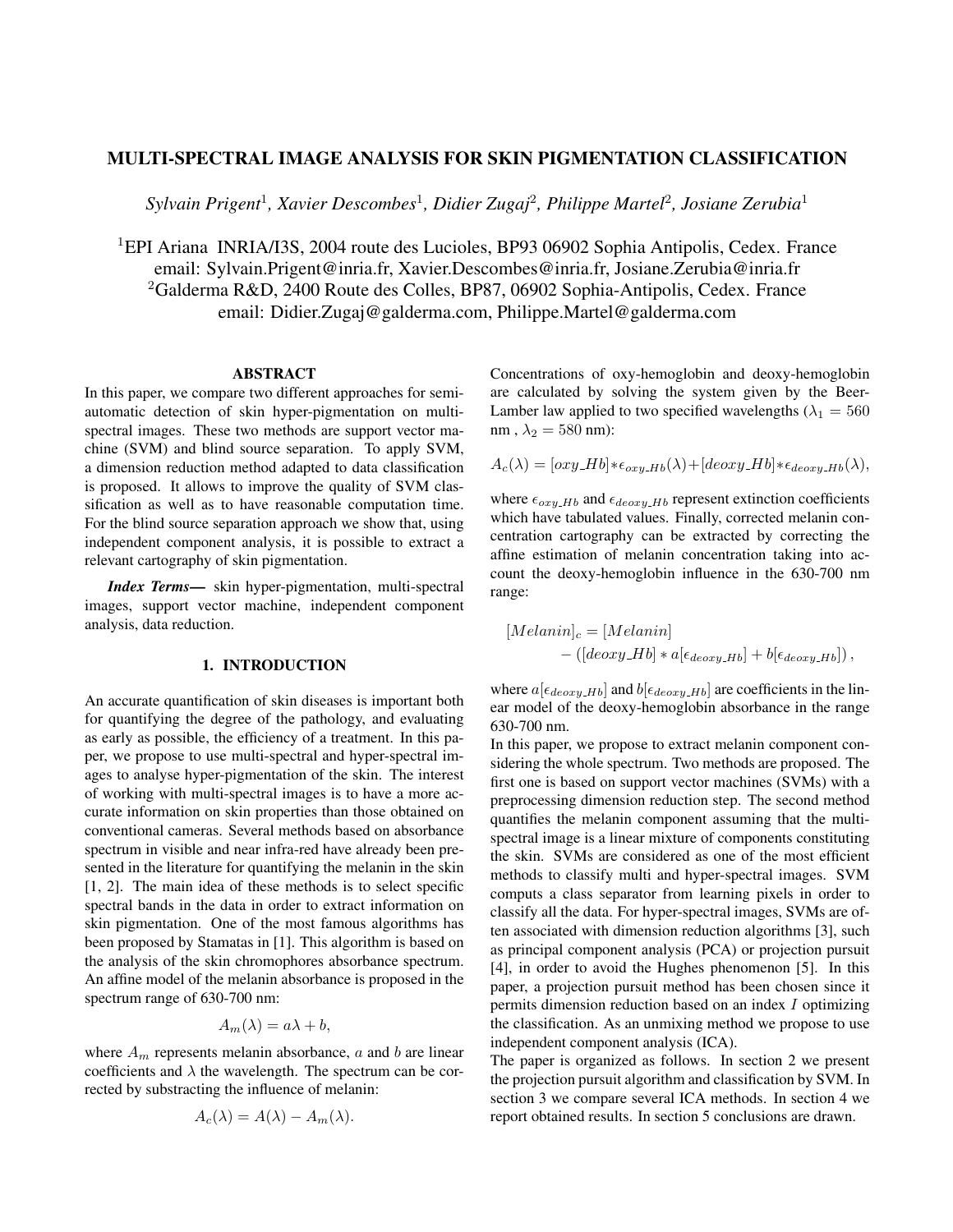#### 2. PROJECTION PURSUIT WITH SVM

#### 2.1. Projection pursuit

The common way proposed in the literature to select spectral bands for skin analysis is to do it manually. Here, we propose to employ projection pursuit. Projection pursuit, originally proposed in [4], can provide physics spectral analysis involving the whole spectrum. It consists of two steps. First the spectrum is partitioned into groups of adjacent bands, and then each group is projected in a unique vector. Thus, a reduced space is obtained and its size is equal to the number of groups. Each group projection vector has to be simultaneously representative of its corresponding group and as "far" as possible from the other vectors to assure band separability in reduced data space. For this purpose, an index  $I$  is defined to optimize the projection vector basis. The choice of  $I$ defines the optimal subspace and can be adapted to targeted applications. Along the classical projection pursuit process, the index is iteratively maximized on the projection vectors. In our application, projection pursuit is used as a preprocessing step for classification. That is why, as proposed in [6], we prefer to calculate the index  $I$  on the training classes. This is also significantly faster than to consider the whole volume.

#### *2.1.1. Choice of the projection index*

In the literature, the most common projection pursuit indices are Bhattacharyya and Kullback-Leibler distances [7]. For classification purpose more specific indices can be used. For example, an index based on histogram analysis is proposed in [8]. On the other hand, such indices require manual parameter specification, and don't improve significantly the classification accuracy. That is why we prefer to use the Kullback-Leibler distance  $D(i, j) = 0.5(H(i, j) + H(j, i))$ , where:

$$
H(i,j) = \int f_i(x) \ln \frac{f_i(x)}{f_j(x)} dx,
$$

and  $f_i, f_j$  are the distributions of the two training classes.

#### *2.1.2. Spectrum partitioning*

The second important step in the dimension reduction is to choose a reasonable partitioning of the spectrum into groups. In the original projection pursuit [4], the spectrum is separated in K groups having the same number of bands. Since the purpose is to study information about skin components, it seems to be judicious to select a partitioning adapted to the skin properties. In [7], a partitioning method based on the index  $I$  is proposed. If  $K$  is a specification parameter, the method partitions the spectrum as follows: first, the spectrum is partitioned into  $K$  groups with a constant number of bands, then borders of each group are iteratively reestimated in order

to minimize the internal variance  $\sigma_I^2$  of each group:

$$
\sigma_I^2(k) = \frac{1}{K} \sum_{k=0}^{K-1} I^2(z_k, z_{k+1}) - \left(\frac{1}{K} \sum_{k=0}^{K-1} I(z_k, z_{k+1})\right)^2,
$$

where  $z_k$  represents the position of the upper boundary of the  $k^{th}$  group. In skin images various objects like hair, lips, or eyes can be present. The presence of these objects influences the physics of the spectrum and, thus, the classification. Therefore, an algorithm that permits a spectral partitioning with a variable number of groups  $K$  is needed. The solution proposed below is deduced from the discrete function  $F_I$ defined as follows:

$$
F_I(k) = I(b_k, b_{k+1}), k = 1, ..., N_b - 1,
$$

where  $b_k$  represent spectral bands and  $N_b$  the number of spectral bands in the initial data. Local maxima of  $F_I$  give possible borders  $z_k$  for the spectral partitioning. To choose only significant maxima one can use, e.g., multi-scale analysis or the integral of  $F_I$  between consecutive maxima. Such an analysis of  $F_I$  introduces a new parameter which can be the scale step for the multi-scale analysis or a threshold for the  $F_I$  integral analysis.

#### 2.2. SVM

SVM, originally proposed in [9], is a supervised method for data classification. It can be decomposed in two steps. The first one, called the learning step, consists in computing an optimal linear separator between learning classes. This is done by quadratic optimization. When data are not linearly separable, the introduction of a kernel transforms the data space into a higher dimensional space where a linear separator can be computed. The second step consists in classifying the whole data set by evaluating for each pixel the distance to the separator. Methods and algorithms for SVMs are available in [3, 10]. For the skin analysis, we use a two-class non linear SVM with a Gaussian kernel defined as follows:

$$
K(x_i, x_j) = exp(-\frac{||x_i - x_j||^2}{2\sigma^2}),
$$

where  $x_i$  and  $x_j$  are pixels from the training set.

#### 3. UNMIXING METHOD

Unmixing or blind source-separation is a well known technique for analyzing multichannel data. It assumes that the data consists of pure signals, called components, that are linearly mixed. In the skin hyper-pigmentation analysis, one looks for a component (or source) as representative as possible of the melanin concentration. If  $X_{i,j}$  denotes the initial data at position  $(i, j)$ , A the mixture matrix,  $S_{i,j}$  the weight of each component vector for the pixel  $(i, j)$  and  $N_{i,j}$  a vector of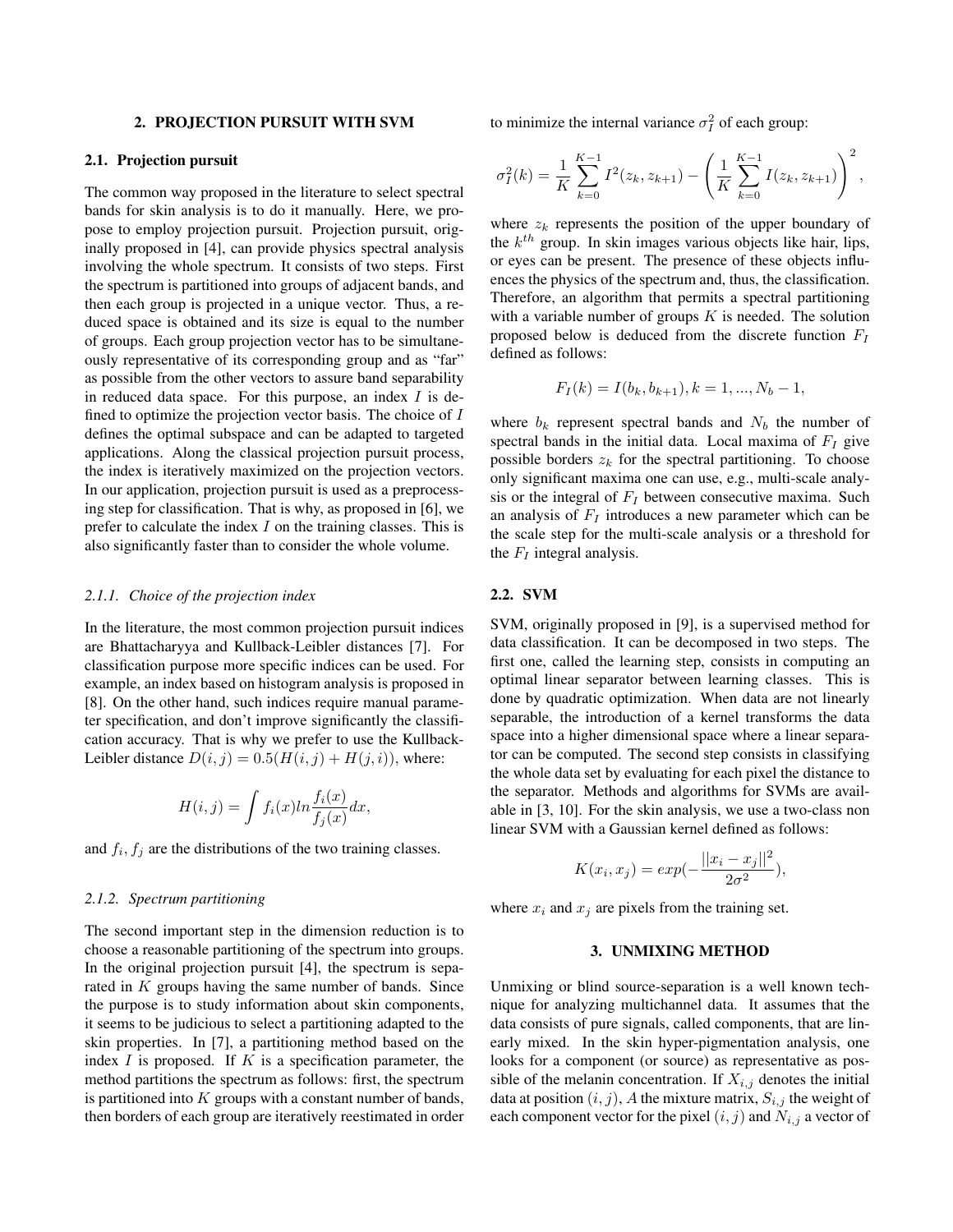

Fig. 1. Comparaison between dermatologist evaluation of pathological area and detected pathological area by ICA source classification (a) and Stamatas algorithm (b).

additive noise, then the mixing model can be written [11, 12] as:

$$
X_{i,j} = AS_{i,j} + N_{i,j}.
$$

This equation reveals two kinds of ambiguities: when columns of A are transposed or multiplied by different scalars, a new component decomposition is obtained. To estimate sources or independent components, several methods have been proposed in the literature. Here we consider FastICA [12] and Joint Approximate Diagonalization of Eigenmatrices (JADE) [11]. FastICA iteratively computes each component maximizing the negentropy  $J$  which is the difference between the entropy  $H$  of the source  $s$  and that of a Gaussian random variable  $g$  with the same correlation matrix as  $s$ , i.e.  $J(s) = H(g) - H(s)$ . JADE algorithm performs simultaneous component estimation by diagonalizing matrices of second and fourth order cumulants [11]. Although these two methods are formulated differently, they are close from a mathematical point of view [11, 12]. That explains why, on our data set, they report comparable results. For JADE algorithm, the more components are estimated, the more memory is needed. FastICA is very sensitive to the model ambiguities, and reports computation time varying from ten seconds to several minutes on different images of the data set. In our case, we look for a small number of sources and prefer to use JADE which has a stable computation time about 20 seconds. Once the most representative source of skin pigmentation is chosen, thresholding enables classification between healthy and hyper-pigmented skin.

#### 4. EXPERIMENTS

In this section we compare the developed algorithms with a reference (i.e Stamatas algorithm [1]). These algorithms need manual parametric specification. Projection pursuit combined with SVM (PP-SVM) classification is initialized by choosing training pixels on each image, and melanin concentration cartographies estimated by ICA and Stamatas algorithm are manually thresholded to obtain classification. These thresholds are chosen on each image to optimize the correspondence of detected pathological area with a dermatologist analysis.

The two methods, PP-SVM and thresholding a selected ICA component, have been tested on a data set of 96 images taken from 48 patients. These multi-spectral images were provided by Galderma R&D. These images contain 18 spectral bands in a range from 405nm to 970nm with an average step of 25 nm. The spatial area is about 900\*1200 pixels. On the whole dataset, the algorithms (PP-SVM and ICA) and the ground truth provided by dermatologists report the same pathological area in about 75% of the images. When algorithms and dermatologist analysis disagreed, it is due to false detections caused by facial features, like lips or eyes, and hair. To compare the accuracy of the skin analysis algorithms, we reduce the data set to 34 images to keep only images that contain as few facial features and hair as possible. In figure 2, we compare results of PP-SVM, thresholding of a selected ICA component and the reference Stamatas algorithm. One can see that on the two images, the three algorithms provide quite similar results. But the Stamatas algorithm fails to detect pathological areas when the contrast between healthy and hyper-pigmented skin is weak. PP-SVM and ICA methods provide better results since they succeed in detecting hyperpigmentation in weak contrasted areas. For example, on the image 1 (left column) of figure 2, ICA based algorithm detects more accurately the weak hyper-pigmented area. Since the PP-SVM initialisation is operator dependent, we demonstrate here only the results for ICA based method. In figure 1(a), we show the correspondence between the dermatologist estimation (quantized into 6 categories by the percentage of hyper-pigmentation), and the detected pathological area by the ICA approch; in figure 1(b), we provide the correspondence with the Stamatas algorithm. Dermatologist analysis and algorithms coincide when dots are on the diagonal line. Comparing with the classification into the 6 classes provided by dermatologists, we obtain 100% of good classification with the ICA approach whereas Stamatas approach gives 71% of accurate classification.

#### 5. CONCLUSION

In this paper, we have shown that using the whole spectrum instead of only few bands of interest can improve the skin hyper-pigmentation classification on multispectral images. We notice that the developed algorithms have an average computation time of 15 seconds on an image of 900 by 1200 by 18 pixels (with a Matlab code on a 2.2GHz core processor system) which is a reasonable time for a medical application. In future work, the goal will be to continue using multi/hyperspectral images to provide precise local as well as global skin pigmentation evaluation. Methods to compensate artifacts caused by facial features and hair will be studied.